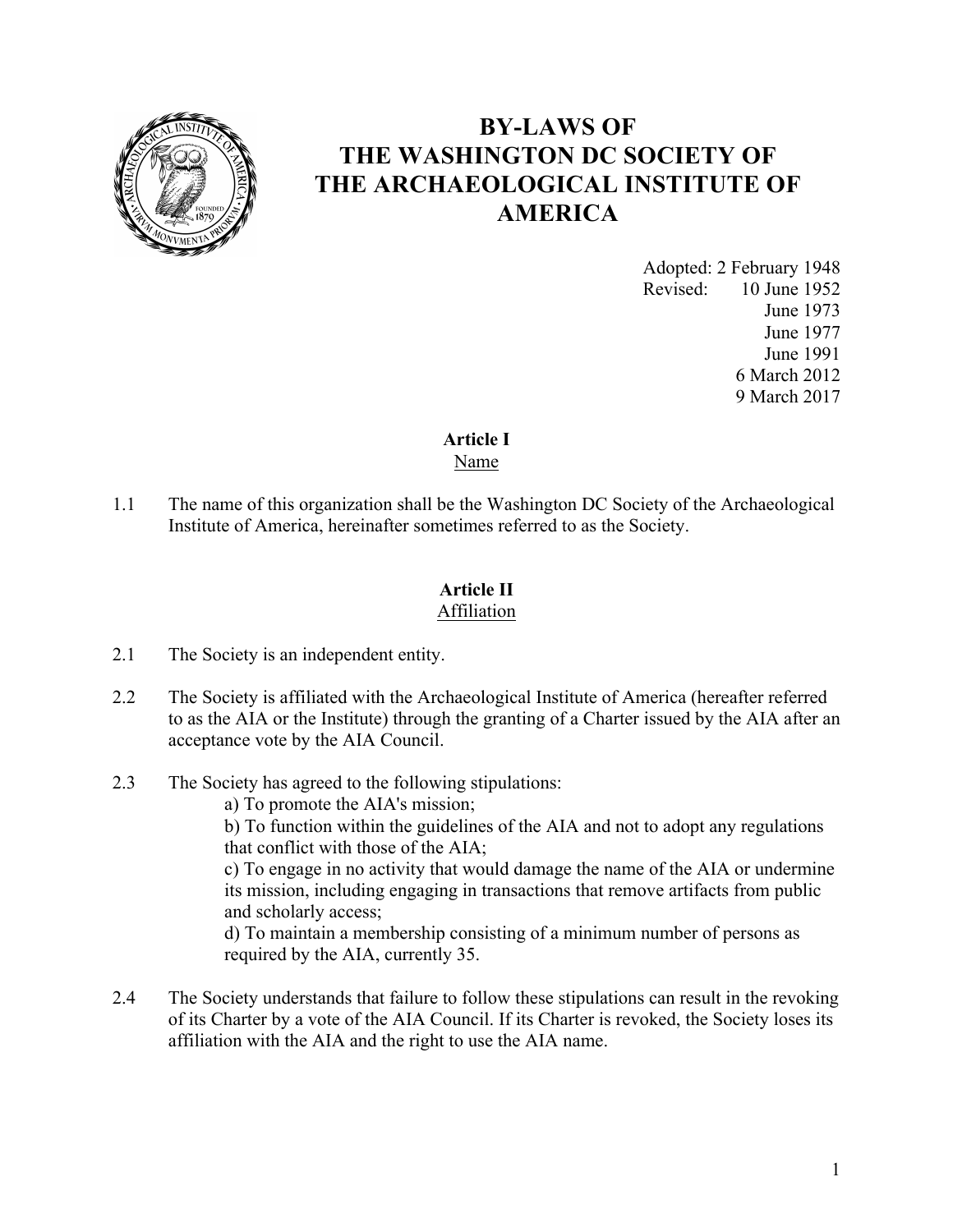#### **Article III** Purpose

3.1 The purpose of the Society shall be to promote knowledge and study of, as well as interest in, archaeology and related subjects, and to further the aims and programs of the Archaeological Institute of America.

### **Article IV** Membership and Dues

- 4.1 The membership of the Society shall consist of residents and students of the Greater Washington DC Area who are members in good standing of the Archaeological Institute of America.
- 4.2 Members of the Society who reside outside of this area may hold membership in the Washington DC Society providing they remain members in good standing of the Archaeological Institute of America.
- 4.3 The classes of membership shall be prescribed in the Regulations of the Archaeological Institute of America. Dues are paid directly to the national office of the AIA.

### **Article V**

### Administration

- 5.1 The administration of the Society shall be vested in the following elected officers: President, Vice-President, Secretary, Assistant Secretary, Treasurer, and National AIA Liaison.
- 5.2 These officers shall serve for one year, and are eligible for reelection.
- 5.3 Duties of Officers

As executive officer of the Society, the President shall preside at all meetings and shall carry out the decisions of the Executive Committee (see 8.1) and the Society. In consultation with the Executive Committee, the President shall be responsible for overseeing the lecture season and delegating related tasks as necessary. This includes corresponding with the speakers, assisting speakers with local travel, and arranging for hospitality while speakers are in the DC area.

The Vice President shall oversee planning and local arrangements for the lectures, including reserving rooms and equipment, planning for any dinners and/or refreshments, and making other arrangements as needed. The Vice President shall also serve as Chair of the Howland Lecture Committee. In the absence of the President, the Vice President shall serve as President, and if the Vice President is not available, a member of the Executive Committee shall serve.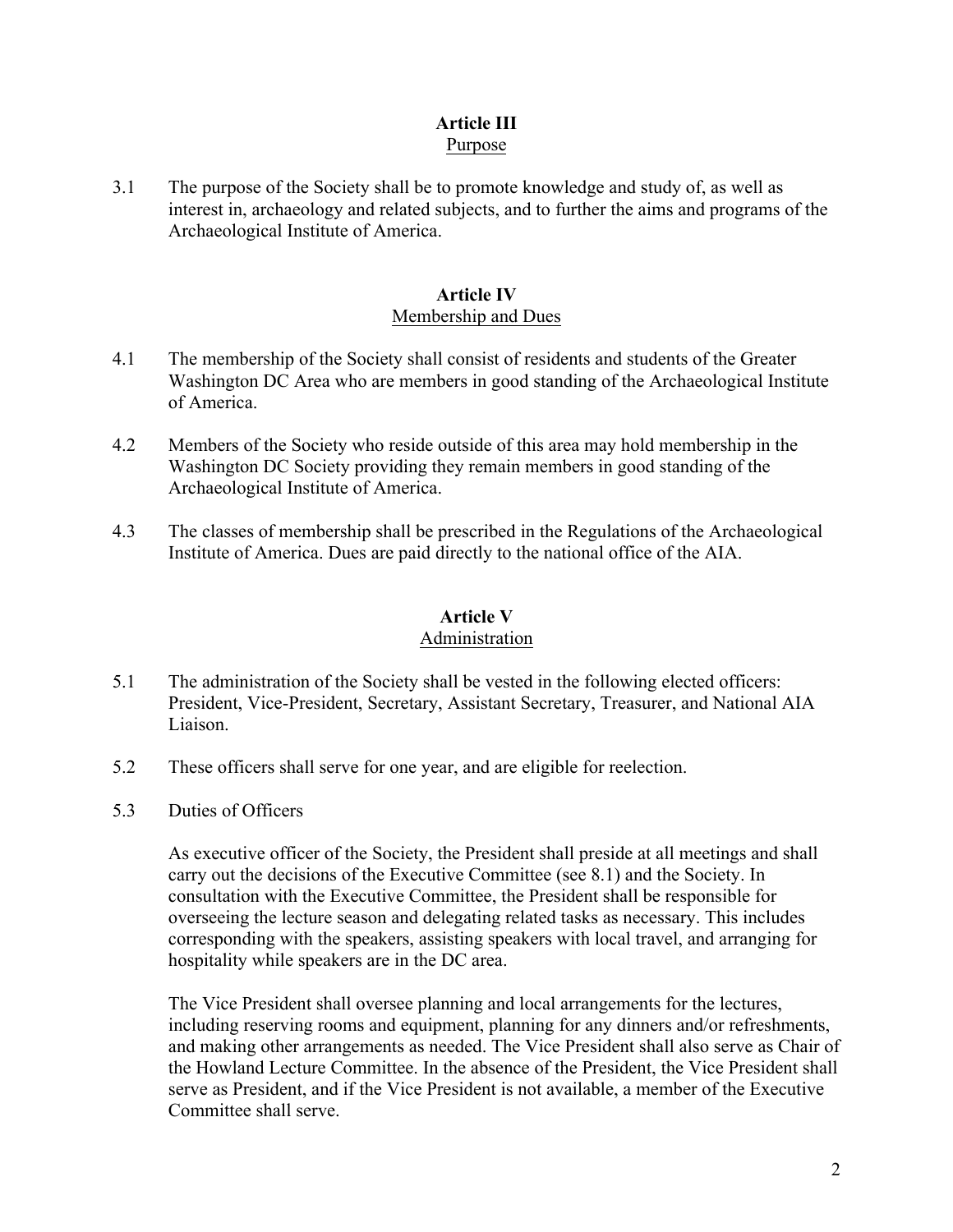The Secretary shall maintain files with important society documents, keep minutes of business meetings and Board meetings of the Society, give notice to the membership of all meetings of the Society, supervise dissemination of information through other means such as letters, flyers, and posters, and keep a roster of membership. This roster must be updated based on the roster sent from the headquarters of the AIA. The Secretary is also responsible for receiving election ballots, tallying ballots, and reporting results at business meetings.

The Assistant Secretary shall be responsible for administering the competition for the Elizabeth Craft Student Travel Fellowship and for other matters as requested by the Secretary.

The Treasurer shall handle the funds of the Society, including monitoring the endowed funds of the Society, keeping records of transactions and expenditures of the Society, reimbursing officers and members for expenses incurred for Society programs, overseeing Society tax matters, and preparing budget reports for Board meetings and business meetings.

The National AIA Liaison shall work with the President and Vice President and be responsible for maintaining communication and relations with the main office of the AIA.

- 5.4 There shall be a Board of Governors consisting of the above-named officers and of nine other persons. The members of the Board of Governors, except the officers, shall serve for three years, one third of the members being elected each year. In addition, a President upon retirement automatically becomes a member of the Board of Governors for two years. The duties of the Board of Governors shall be to determine the number, time, and place of meetings, to provide lecturers, and in general, to manage the affairs of the Society, except such functions as are inherent in the duties of the officers listed above. The Board of Governors may, in addition, propose for election as Honorary President a person of distinction in the archaeological field.
- 5.5 All officers of the Society may appoint committees as provided for by Article 8.3.
- 5.6 Vacancies among officers or in the membership of the Board of Governors, which occur between annual business meetings, shall be filled by appointment of the President. Persons so appointed shall hold office until the next business meeting.

### **Article VI** Elections, Assumption of Office, and Removal from Office

6.1. The officers and members of the Board of Governors shall be elected by any combination of mail ballot, electronic ballot, and vote at a meeting called for that purpose by the President in accordance with the decision of the Executive Committee or at the annual business meeting.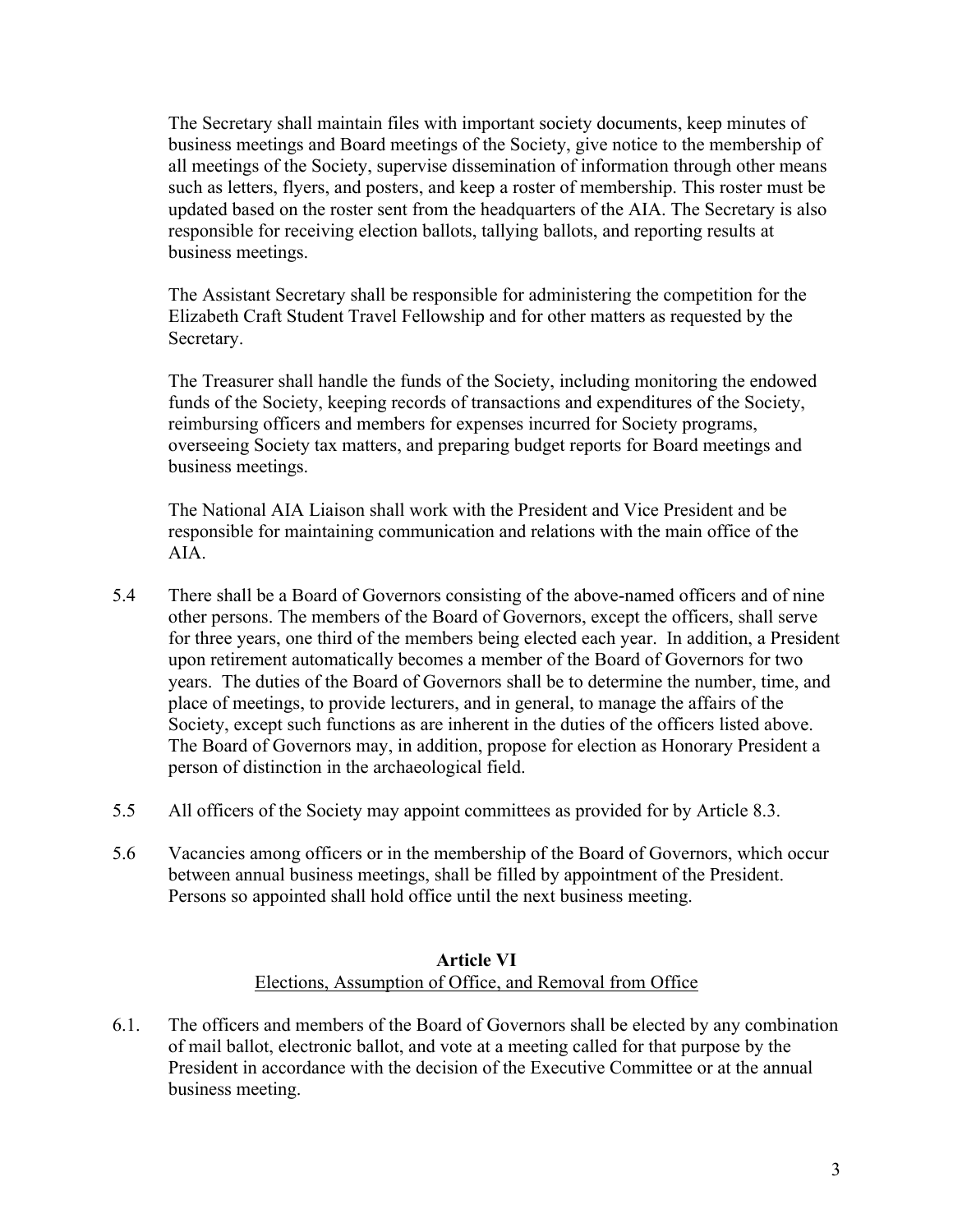- 6.2 The election shall be held in the Spring of each year between early March and early May, the time, place, and date to be determined by the Board of Governors.
- 6.3 Elected officers shall assume office as of the last Board meeting in the Spring or June 1 following their election, whichever occurs first.
- 6.4 In order to hold office or serve a term on the Board of Governors, all members of the Board of Governors must provide a signed statement indicating their acceptance of and adherence to the AIA's Code of Ethics, Conflict of Interest Policy, and, in the case of professional members, the Code of Professional Standards.
- 6.5 Any Officer or member of the Board of Governors may be removed at any time by a confidential written two-thirds vote of the remaining members of the Board of Governors, by procedures established by the Board of Governors, if, in their judgment, such member of the Board of Governors, either by neglect, lack of interest or other cause, shall not have adequately attended to his/her duties or acts in violation of the Regulations, Code of Ethics, the Conflict of Interest Policy, or the Code of Professional Standards of the AIA.

### **Article VII** Delegates to the Council of the Institute

- 7.1 In accordance with Article IV of the Regulations of the Archaeological Institute of America, the Washington DC Society may select one delegate to the Council of the Institute for its first 25 members and one further delegate for each additional 50 members. The President of the Society is also a delegate, in addition to those selected.
- 7.2 The Society's delegates shall be appointed by the President. Since the number of delegates to which the Society is entitled varies with the Society's membership, delegates will be designated as "Delegate #1", "Delegate #2", etc. Delegate #2 will not serve if, according to the Institute's records at the time the list of the Councilors is being constituted, the Society's membership has dropped below 75.

## **Article VIII**

### Committees

- 8.1 The Executive Committee shall be the executive organ of the Society. It shall consist of the President, Vice-President, Secretary, Assistant Secretary, Treasurer, and National AIA Liaison.
- 8.2 A Nominating Committee shall be appointed annually by the President. It shall consist of at least two members of the Society and shall nominate the list of nominees to serve as officers and members of the Board of Governors for the ensuing year. The Nominating Committee shall distribute a list of nominees to the membership at least two weeks prior to the scheduled election.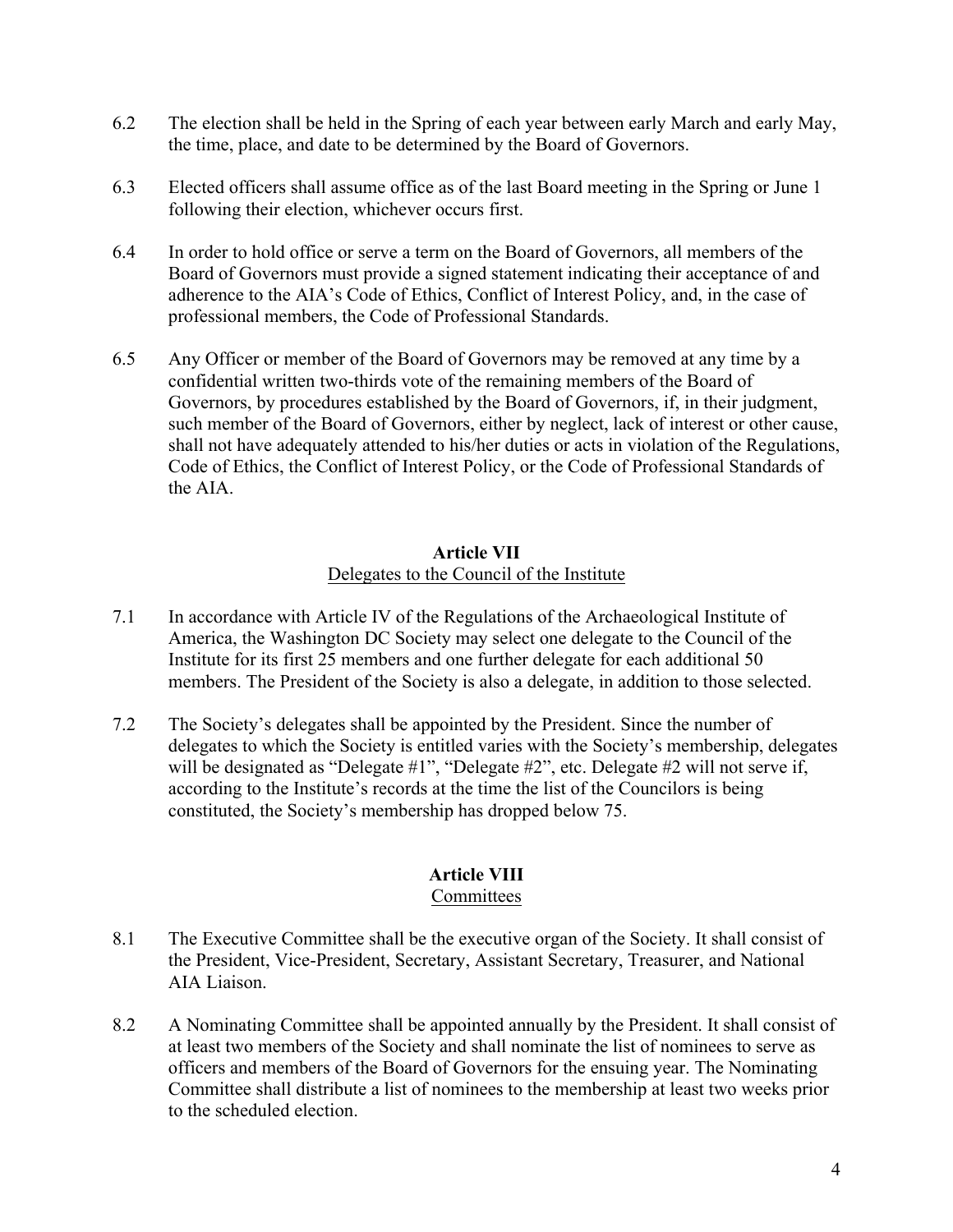8.3 Ad hoc or standing committees may be appointed as necessary by the officers of the Society to help with the fulfillment of their duties. All committees must receive the approval of the Executive Committee at its next meeting to remain in force.

### **Article IX** 501(c)3 Tax Exempt Status

9.1 No part of the earnings of the Society shall inure to the benefit of, or be distributed to, its members, governors, or officers, or other private persons, except that the Society shall be authorized and empowered to pay reasonable compensation for services rendered and to make payments and distributions in furtherance of the charitable and educational purposes of the Society. No substantial part of the activities of the Society shall be the carrying out of propaganda, or otherwise attempting to influence legislation, and the Society shall not participate or intervene in (including the publishing or distribution of statements) any political campaign on behalf of any candidate for public office. Notwithstanding any other provision of these By-laws, the Society shall not carry on any activity not permitted to be carried on by an organization exempt from Federal income tax under section  $501(c)(3)$  of the Internal Revenue Code of 1986 (or the corresponding provisions of any future United States internal revenue law) or by an organization contributions to which are deductible under section 170 (c)(2) of the Internal Revenue Code of 1986 (or the corresponding provisions of any future United States internal revenue law).

### **Article X** Meetings of the Society

- 10.1 The meetings of the Society shall present lectures by visiting lecturers from the Archaeological Institute of America and such other programs as the Executive Committee shall consider appropriate. Such meetings must be open to the public.
- 10.2 An annual business meeting shall be held for the election of officers and members of the Board of Governors for the ensuing year, for the presentation of reports on the Society's activities, reports on membership and finances or and for consideration of other appropriate matters. The annual business meeting will be scheduled by the President and the Executive Committee with the agreement of the Board of Governors. The annual business meeting should take place between early March and early May. Written notification shall be given of the time and place of the annual business meeting to all members at least thirty days prior to the meeting.
- 10.3 If elections do not occur at the business meeting, the Executive Committee will arrange for an election of officers and members of the Board of Governors by mail or electronic ballot.
- 10.4 Other business meetings may be called at any time by the President with the approval of the Executive Committee provided thirty days notice is given to members.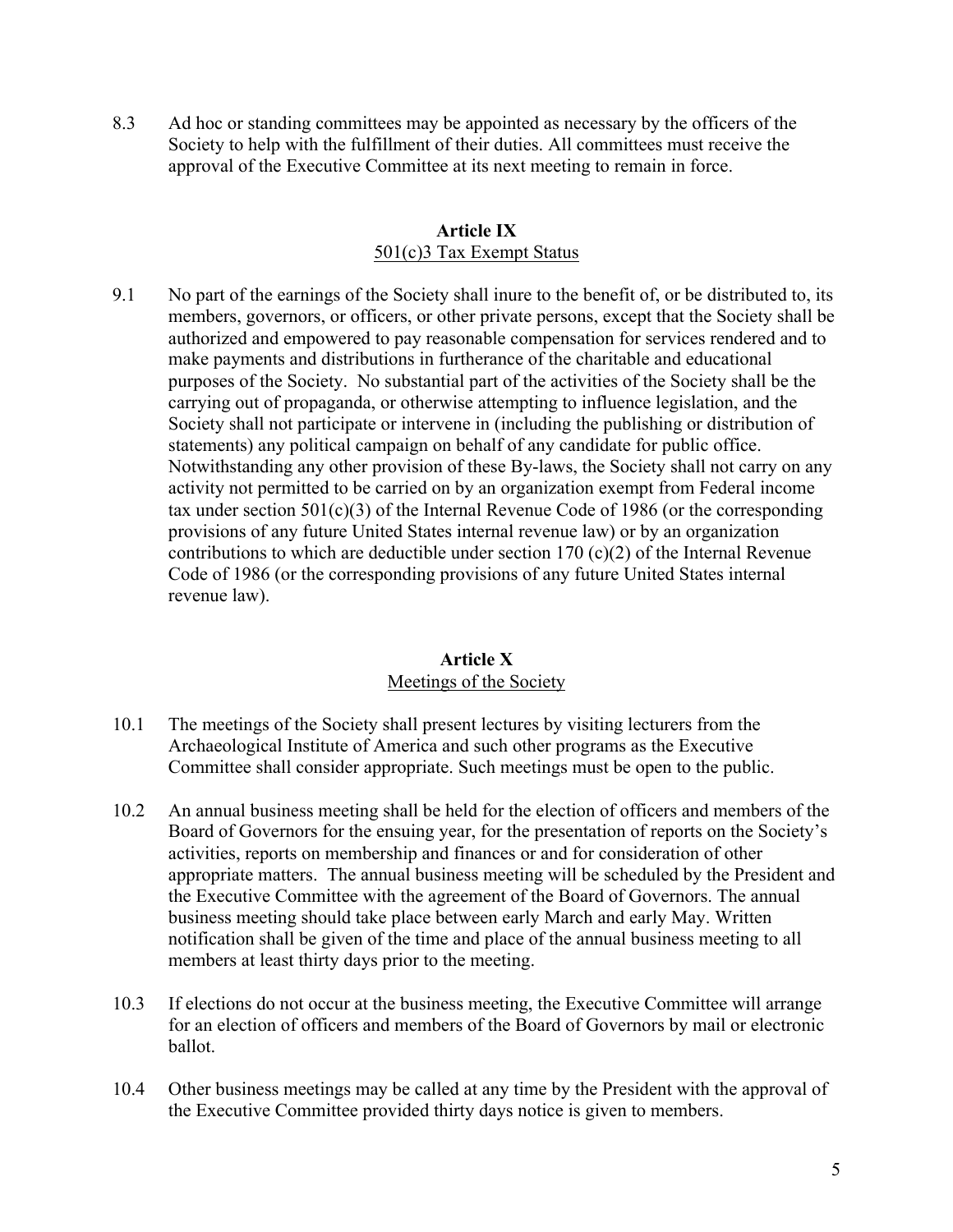### **Article XI** Dissolution

11.1 Upon the dissolution of the Society, the Board of Governors shall, after paying or making provision for payment of all of the liabilities of the Society, dispose of all of the assets of the Society exclusively for charitable and educational purposes, or to such organizations organized and operated exclusively for charitable and educational purposes as shall at the time qualify as exempt organizations under section 501 (c)(3) of the Internal Revenue Code of 1986 (or the corresponding provisions of any future United States internal revenue law), as the Board of Governors shall determine. Any such assets not so disposed of shall be disposed of by the court of the requisite jurisdiction in the District of Columbia exclusively for charitable and educational purposes or to such organizations as the court shall determine which are organized and operated exclusively for such purposes.

### **Article XII** Liability

- 12.1 Except as otherwise provided by law, no member of the Board of Governors or Officer of the Society serving without compensation shall be liable to any other person other than the AIA based solely on such member of the Board of Governors' or Officer's conduct in the execution of such office unless such conduct constituted gross negligence or was intended to cause the resulting harm.
- 12.2 All persons, corporations and governmental entities extending credit to, or contracting with, or having any claim against the Society, the Board of Governors, or the Officers shall look only to the funds and property of the Society for the payment of any such contract or claim, or for the payment of debt, damage, judgment or decree or of any money that may otherwise become due or payable to them from the Society or Board of Governors, so that neither the members of the Board of Governors or Officers of the Society, present or future, shall be personally liable.

## **Article XIII**

### Non-Discrimination

13.1 The Washington DC Society of the Archaeological Institute of America shall not, in its conduct of society affairs, restrict or limit participation on the basis of race, color, religion, sex, age, national origin or sexual orientation.